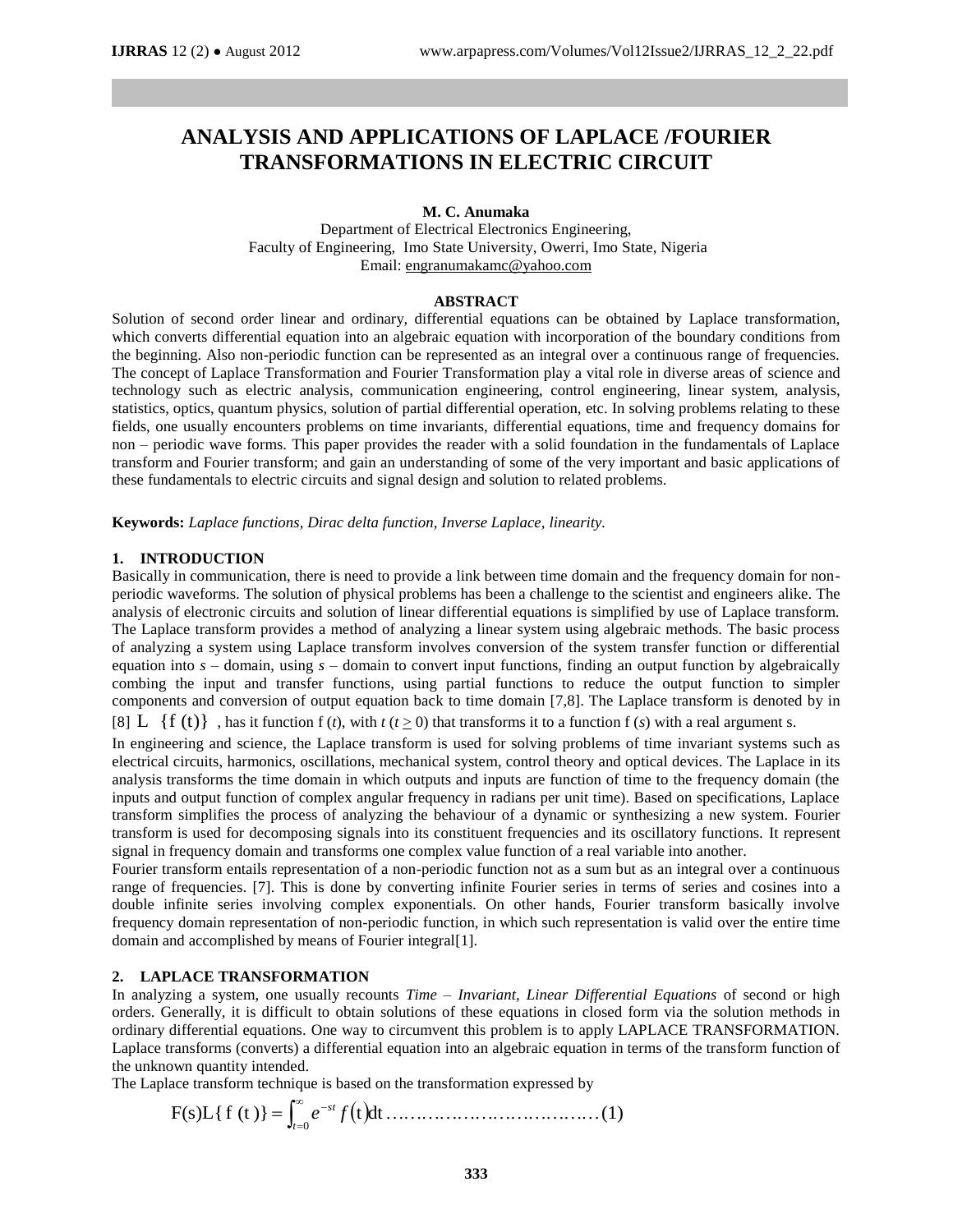## **Where:**

f (*s*) indicates the Laplace transform of the function f (*t*) on condition that

 $f(t) = 0$ 

- $t \leq 0$
- *s* = Complex variable known as *Laplace Variable*
- L = *Laplace transform operator*.

For successful application of Laplace technique, it is imperative to include the transform integral based on the following conditions.

 $C_1$  =  $\Rightarrow$  f (*t*) is a piecewise continuous on every finite (time) interval of (0, $\infty$ ).

 $C_2$  =  $\Rightarrow$  The magnitude of f (*t*) is bounded by an exponential function

<sup>|</sup> <sup>|</sup> M e ................................ (2) *<sup>f</sup> <sup>t</sup>* at

For some real constant *a* and *M* and all  $t \in (0, \infty)$ 

If the condition  $(C_1$  and  $(C_2)$  exist for f  $(t)$ , then its Laplace transform, f  $(s)$  exist for all Re  $(s) > a$ 

### **Proof:**

Whereby C<sub>1</sub> ensures that the integrand function, *e*<sup>-st</sup> (*f* (*t*), is integrable on every finite interval.<br>Applying C<sub>2</sub>, its magnitude is given as:<br> $|e^{st}f(t)| = e^{st} |f(t)| \le e^{st} Me^{at}Me^{(a-s)t}$ ................................ Applying C<sub>2</sub>, its magnitude is given as:<br>  $|e^{st}f(t)| = e^{st} |f(t)| \le e^{st} Me^{at}Me^{(a-s)t}$ 

Applying C<sub>2</sub>, its magnitude is given as:  
\n
$$
|e^{-st}f(t)| = e^{-st} |f(t)| \le e^{-st} Me^{at}Me^{(a-s)t}
$$
.................(3)  
\n $= \Rightarrow |F(s)| = \int_{0}^{\infty} f(t)e^{-st} dt \le \int_{0}^{\infty} Me^{(a-s)t} dt = \frac{M}{a-s}e^{(a-s)t} \Big|_{t=0}^{X} = \frac{M}{s-a}$ .................(4)

$$
a - s
$$
  $a - s$   $s - a$ 

where the assumption has been used for integral evaluation

## **3. APPLICATIONS OF LAPLACE TRANSFORM**

- The Laplace transform technique is applicable in many fields of science and technology such as:
- \* Control Engineering
- \* Communication
- \* Signal Analysis and Design
- \* System Analysis
- \* Solving Differential Equations

## **4. DERIVATIVES OF BASIC LAPLACE TRANSFORM SPECIAL FUNCTIONS FOR SYSTEM ANALYSIS AND ELECTRIC SIGNAL DESIGN**

Let us consider several special functions that are frequently encountered in system analysis and the derivation of their Laplace transforms. They include:

1. **Exponential Functions:** If we consider the graphical representation of the Laplace transform of exponential function in fig. 1.0.1n[2,5], the Laplace transform is expressed as:  

$$
\mathcal{L}\left\{f(t)\right\} = \int_{0}^{\infty} e^{-st} e^{-st} dt = \int_{0}^{0+at} e^{-at} e^{-at} dt + \int_{0+}^{\infty} e^{-at} e^{-st} dt
$$

$$
= \frac{1}{-(s+a)} e^{- (st-a)t} \Big|_{t=0}^{\infty} = \frac{1}{s+a} \quad \infty
$$
 (5)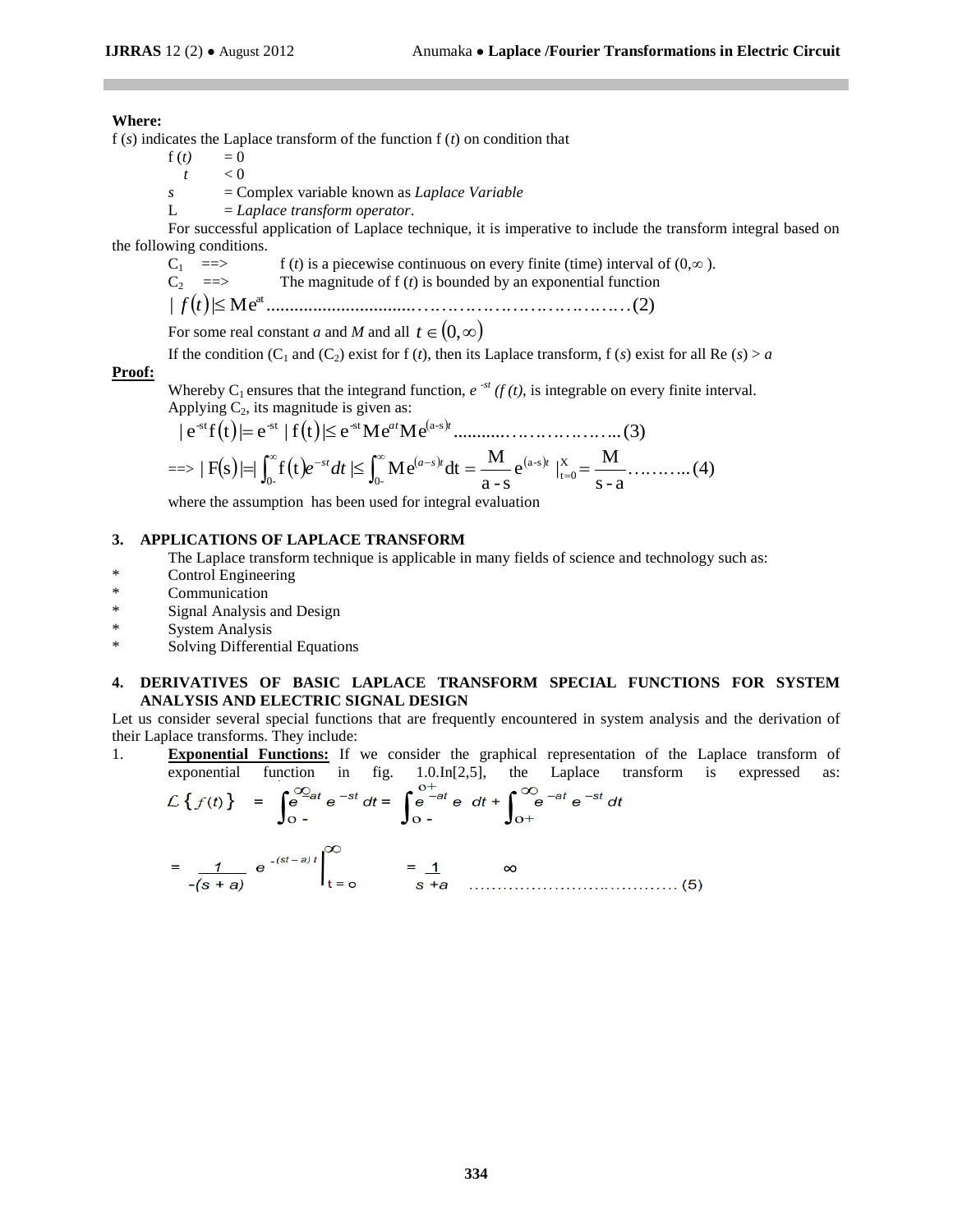$\overline{a}$ 



If we analyze the fig. 2.0 geometrically using Laplace transformation method. The analytical description of the signal is

$$
gt = \left\{\begin{matrix} 2t & \text{if } 0 < 0.5 \\ 0 & \text{otherwise} \end{matrix}\right\}
$$

Applying Laplace transform and integral by parts [4], gives

G(s) 
$$
=\int_{0}^{0.5} 2te^{-st} dt = \left(2t \frac{e^{-st}}{-s}\right)_{t=0}^{0.5} \int_{0.5}^{0.5} 2\left(\frac{e^{-st}}{-s}\right) dt
$$
  
 $= \frac{e^{-0.5s}}{s^2} \left(2+x\right) + \frac{2}{s^2} \dots \dots \dots \dots \dots \dots \dots \tag{6}$ 

**2. Unit Step Function (U<sub>S</sub>** $(t)$ **):** The Unit – step function (fig. 3.0) can be said to be the force of magnitude 1 which is applied to a system at time  $t \ge 0^+$ . So, it is defined in [7] as:

$$
L (US(t)) = US(s) = \int_0^\infty US(t) e^{-st} dt
$$
  
\n
$$
= \int_0^\infty US(t) e^{-st} dt + \int_0^\infty US(t) e^{-st} dt = \int_0^\infty e^{-st}
$$
  
\n
$$
= \frac{1}{\int_0^\infty US(t) e^{-st} dt + \int_0^\infty US(t) e^{-st} dt = \int_0^\infty e^{-st}
$$
  
\n
$$
= \frac{1}{\int_0^\infty US(t) e^{-st} dt + \int_0^\infty US(t) e^{-st} dt = \int_0^\infty e^{-st}
$$
  
\n
$$
= \frac{1}{\int_0^\infty US (t) e^{-st} dt + \int_0^\infty US(t) e^{-st} dt = \int_0^\infty e^{-st}
$$
  
\n
$$
= \frac{1}{\int_0^\infty US (t) e^{-st} dt + \int_0^\infty US(t) e^{-st} dt = \int_0^\infty e^{-st}
$$
  
\n
$$
= \frac{1}{\int_0^\infty US (t) e^{-st} dt + \int_0^\infty US(t) e^{-st} dt = \int_0^\infty e^{-st}
$$
  
\n
$$
= \frac{1}{\int_0^\infty US (t) e^{-st} dt + \int_0^\infty US(t) e^{-st} dt = \int_0^\infty e^{-st}
$$
  
\n
$$
= \frac{1}{\int_0^\infty US (t) e^{-st} dt + \int_0^\infty US (t) e^{-st} dt = \int_0^\infty e^{-st}
$$
  
\n
$$
= \frac{1}{\int_0^\infty US (t) e^{-st} dt + \int_0^\infty US (t) e^{-st} dt = \int_0^\infty e^{-st}
$$
  
\n
$$
= \frac{1}{\int_0^\infty US (t) e^{-st} dt + \int_0^\infty US (t) e^{-st} dt = \
$$

From the above definition, for any number C,

$$
U(x-c) = \begin{bmatrix} 0 & x < c \\ 1 & x \ge 0 \end{bmatrix}
$$
 (9)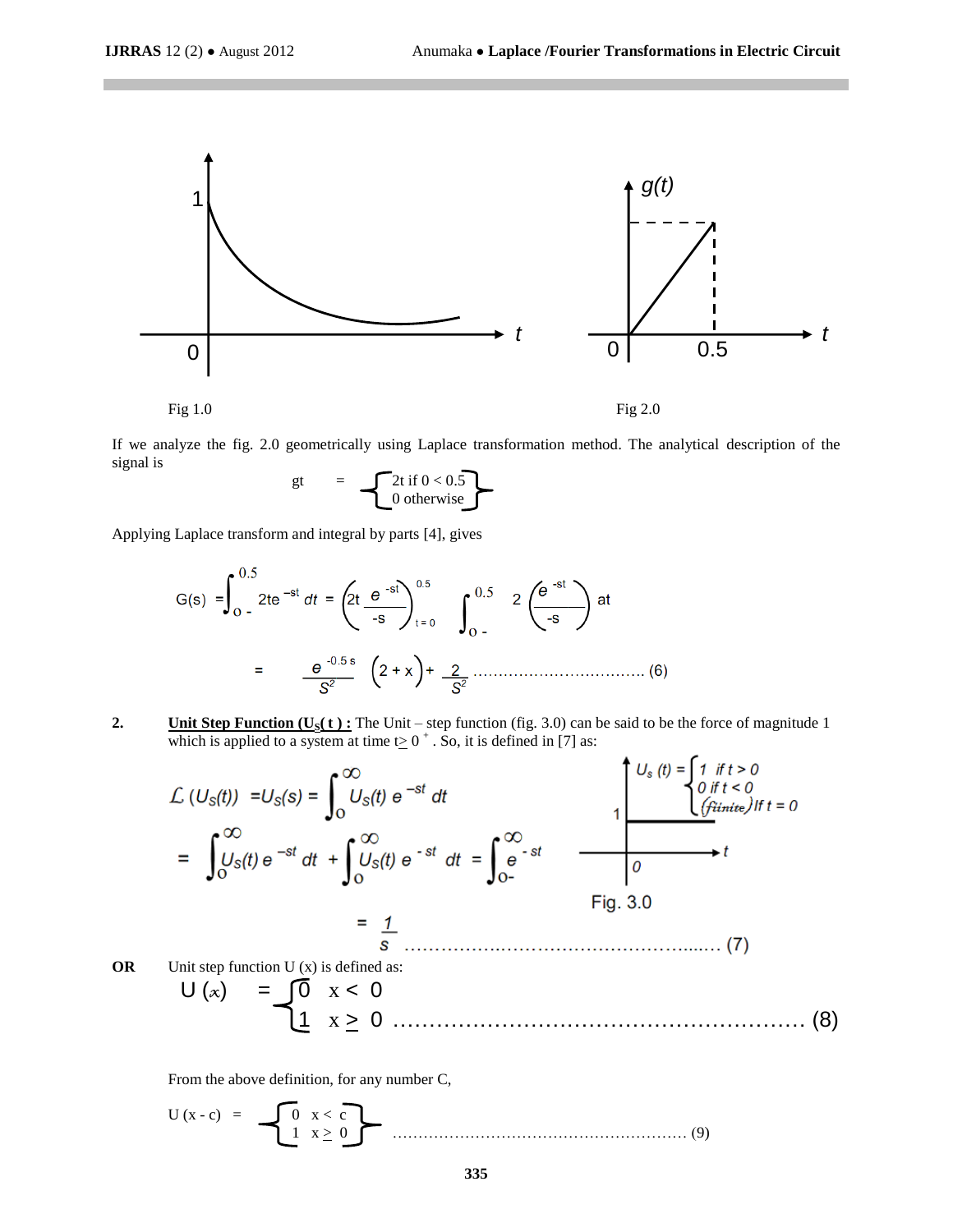3. 
$$
\frac{\text{Unit} - \text{Pulse Function } (Up(t)) \text{ is defined in } [6,8] \text{ as:}}{\int_C (Up(t)) = Up(s)} = \int_0^{t_1} dt = \left(\frac{e^{-st}}{-s}\right) \frac{t^{\frac{1}{2}}}{\left(-s\right) \frac{t}{s}} = \frac{1}{s} \left(1 - e^{-st}\right) \dots \dots (10)
$$
\n
$$
Up(t) = \begin{cases} \frac{1}{s} \text{ if } 0 < t < t_1 \\ 0 & \text{ if } t < 0 \\ 0 & \text{ if } t < 0 \\ 0 & \text{ if } t > t_1 \end{cases} \dots (10)
$$
\n
$$
Up(t) = \begin{cases} \frac{1}{s} \text{ if } 0 < t < t_1 \\ \text{and } t > t_1 \end{cases}
$$

If we consider the above diagram of a unit - pulse function (fig. 4.0).  $t_1 \rightarrow \infty$ . Assume the limit of the transform of the unit – pulse is given by:

$$
\lim_{x \to \infty} \frac{1}{x} = \left( \frac{1}{s} \left( 1 - e^{-st} \right) \right) = \frac{1}{s}
$$

Generally, unit – pulse function is described by:

$$
Up(t) = \begin{pmatrix} 1/t, & \text{if } o < t < t_1 \\ 0 & \text{if } t < 0 \text{ and } t > t_1 \end{pmatrix}
$$

Appling equation (1) to the above, the Laplace transformation gives:

$$
\mathcal{L} \text{ Up (t)} = \underbrace{1}_{\text{st}_1} (1 - e^{-\text{st}})
$$
 (11)

4. **Unit Sinusoidal Function:** Is expressed as:

$$
f(t) = \begin{cases} \sin \omega t & \text{if } t \ge 0 \\ 0 & \text{if } t < 0 \end{cases}
$$

$$
=\!\!\!>
$$
  $f(s) = L {cos \omega t}$  (12)

 $=$   $e^{-st} \cos \omega t \, dt$ 

Integration by parts gives

$$
f(s) = \frac{S}{S^2 + \omega^2}
$$
 (13)

**5. Dirac Delta (Unit Impulse) Function:** This is denoted by *δ(t)*. It is physically realized as a force, with large magnitude and applied for a very short period as indicated in fig. 5.0.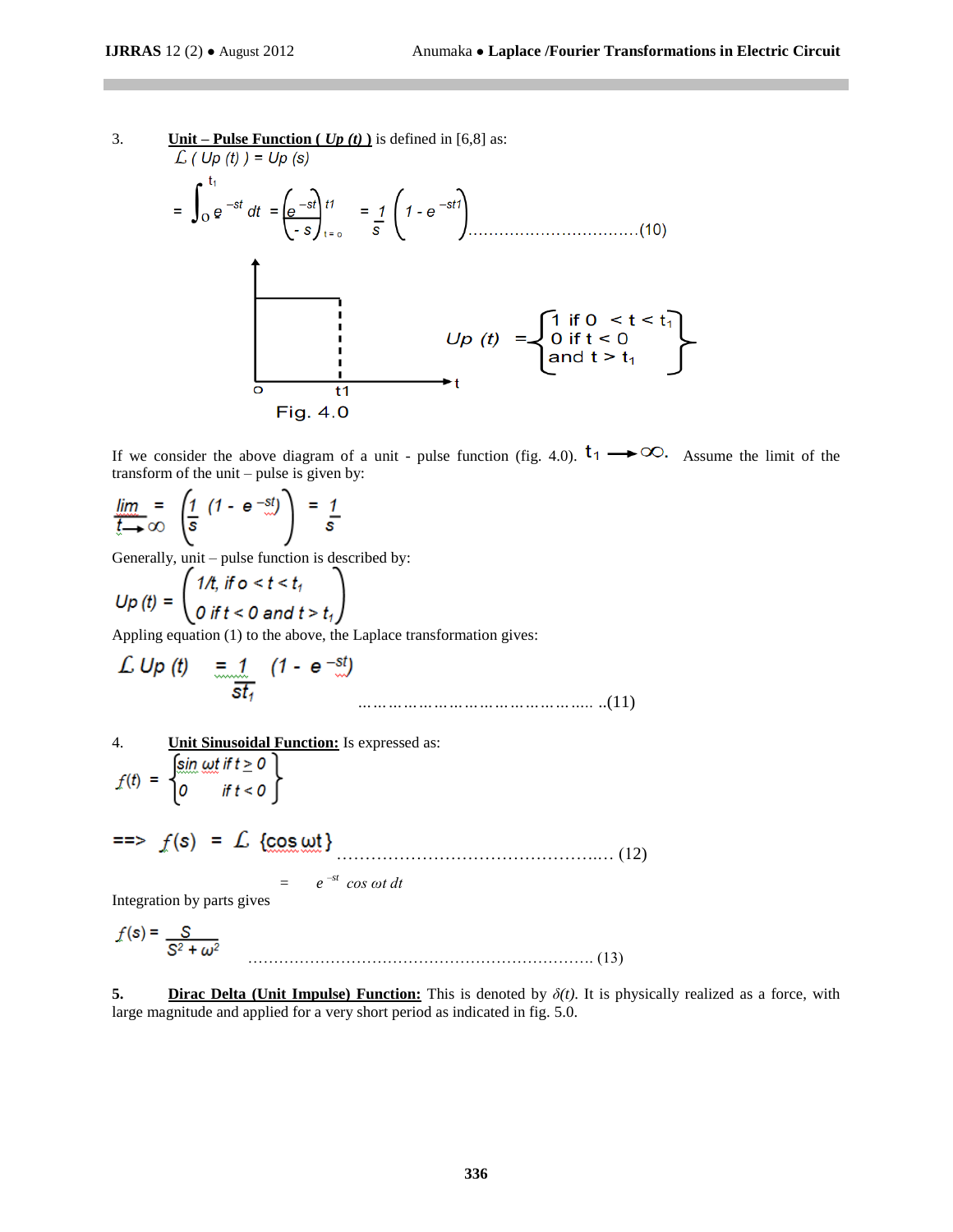

The Laplace transform of a Unit – Impulse is expressed as:

$$
\mathcal{L}\left\{\delta\left(t\right)\right\} = \Delta s \qquad = \qquad \lim_{t_1 \to 0} \quad = \left[\frac{1}{st_1} \left(1 - e^{-st}\right)\right] \quad = \lim_{t_1 \to 0} \quad \left\{\frac{\delta e^{-st_1}}{s}\right\} = 1 \qquad (14)
$$

Generally, impulse function is given by:

*A δ (t)*

### **Where:**

A denotes area

 $\delta(t-\tau)$  = Unit impulse applied at the time  $t = \tau$ . This function is generally applicable in a filtering system.

## 6. **Unit – Ramp Function (Ur (t) ):** A unit ramp function is shown in fig. 6.0. It is given by the definition, [6,8]

$$
\mathcal{L}\left\{U_{r}(t)\right\} = U_{r}(s)
$$
\n
$$
= \int_{0}^{\infty} t e^{-st} dt = \left\{ t \left(\frac{e^{-st}}{-s}\right) \right\}_{t=0}^{\infty} \int_{0}^{\infty} \left(\frac{e^{-st}}{-s}\right) dt = \frac{e^{-st}}{s^{2}} \Big|_{t=0}^{\infty} = 1 \quad (15)
$$
\n
$$
U_{r}(t) = \left\{ \begin{array}{l} t \text{ if } t > 0 \\ 0 \text{ if } t < 0 \end{array} \right\}
$$

### **5. INVERSE LAPLACE TRANSFORMATION**

The inverse Laplace transformation is a process of obtaining time history, *f (t*) from the Laplace transformation function f (*s*) when solving a differential equation via the Laplace transformation technique. The inverse Laplace is represented by:

Fig. 6.0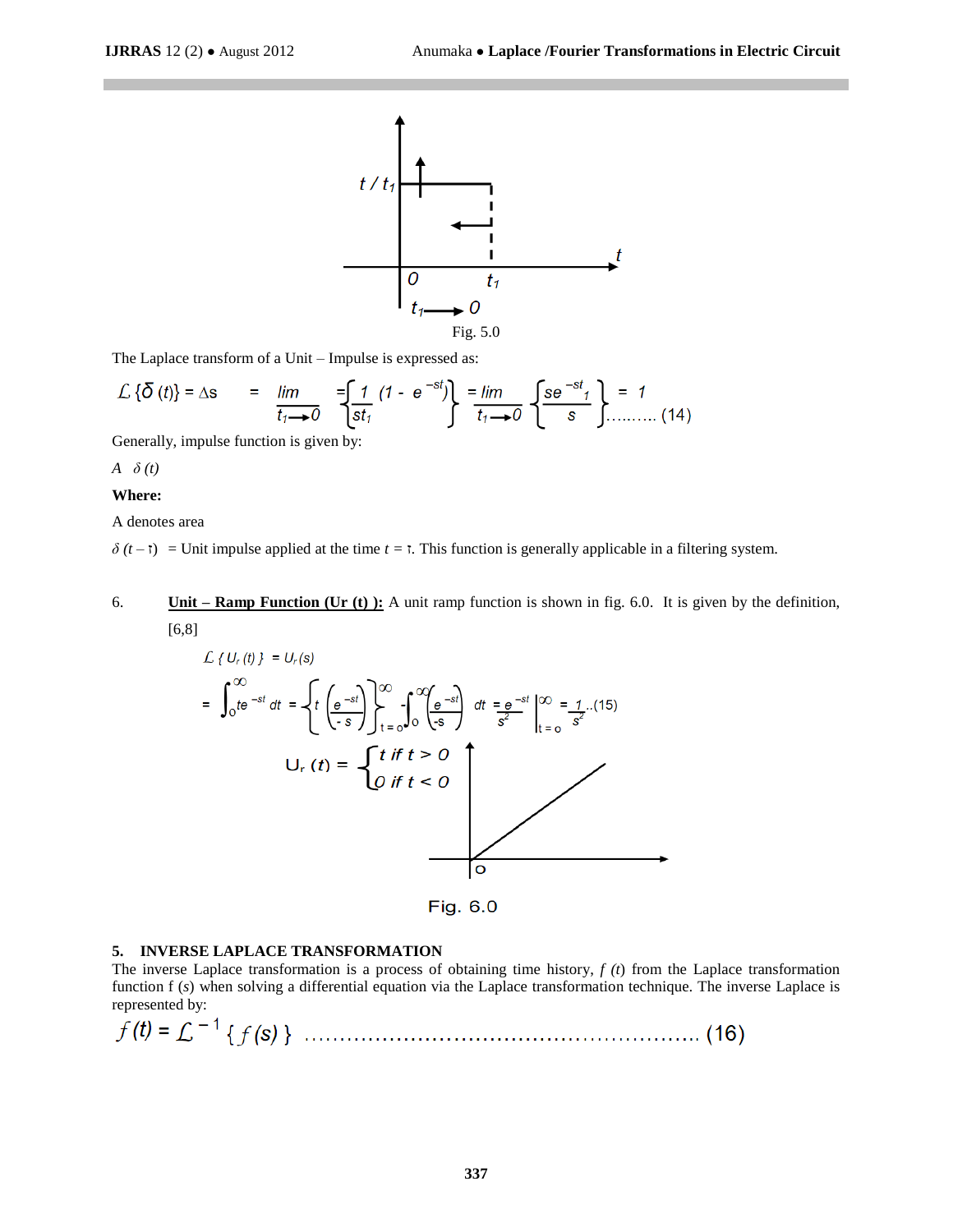The operation involved in the Laplace transform and its inverse is depicted pictorially as shown in the figure 7.0



#### **6. LINEARITY OF LAPLACE AND INVERSE LAPLACE TRANSFORM:**

linear Laplace transformation is obtained when a Laplace transform has two functions  $f_1(t)$  and  $f_2(t)$  and denoted by f<sub>1</sub> (*s*) and f<sub>2</sub> (*s*), α and β are constant scalar [5,7,8]. Then

 $L \{a \, f, \, (t) + \beta \} \{f_2(t)\} = a \, L \{f_1(t)\} + \beta \, L \{f_2(t)\}$ 

*= α L { f<sup>1</sup> (s)} + β L { f <sup>2</sup> (s) }*……....…….. (17)

The linearity of inverse Laplace operator L<sup>-1</sup> can also be establish by taking the L<sup>-1</sup> of both sides of eq. (1), we have *α f <sup>1</sup> (t) + β f <sup>2</sup> (t) = L -1 { α f<sup>1</sup> (s)} + β f <sup>2</sup> (s)}*……………………….. (18)

### **7. SOLUTION OF INVERSE LAPLACE: CONVOLUTION METHOD:**

In system analysis, a product of two transform functions, *G (s)* and *h (s)* is encountered, where their respective inverses,  $g(t)$  and  $h(t)$  are known. The convolution method is used to determine the inverse of the product  $f(s) = G$ *(s) H (s)*, directly from the knowledge of *g (t)* and *h* (*t*).

So, the convolution of g and *h* is expressed as

Let  $q$  (t) and  $h$  (t) satisfy condition (C<sub>1</sub>) and (C<sub>2</sub>).

Let  $G(s) = L \{ g(t) \}$ ,  $H(s) = L \{ h(t) \}$ ,  $f(s) = G(s) H(s)$ . Then,  $\int_{0}^{1} f(f(s)) = f(t)$  =  $(a * h)(t) = \int_{0}^{h} f(t) h(t - t) dt$ 

$$
= \int_{0}^{t} h(r) g(t-\underline{r}) d\tau = (h * g)(t) \qquad (20)
$$

### **8. FOURIER TRANSFORMATION**

Fourier Transform was developed to provide a link between the time domain and frequency domain for non – periodic waveforms [1,6]. Fourier transform can be used in communications, linear system analysis, statistics, quantum physics, optics, solution of partial differential equations and antennas, etc.

Let us consider a pulse waveform shown fig. 8.0.



**Fig 8.0** 

The Fourier Transform for this single pulse is:

$$
F(\omega) = \frac{A r \sin \left(\frac{\omega r}{2}\right)}{\frac{\omega r}{2}}
$$